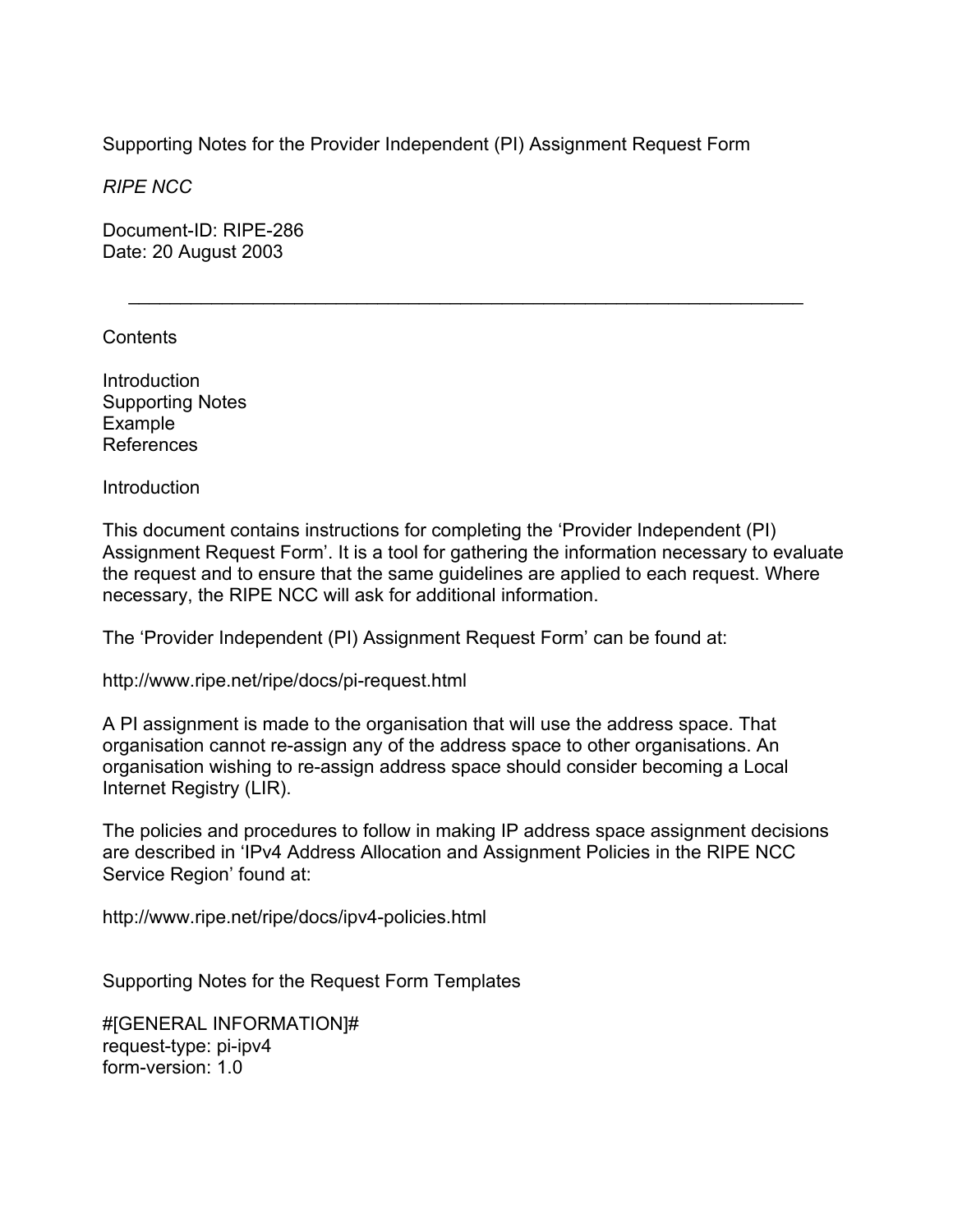Please do not alter the value of the 'request-type' and 'form-version' fields.

x-ncc-regid:

The Registry Identifier (RegID) must be included in every message sent to <hostmaster@ripe.net>. It is used to identify the Local Internet Registry (LIR). It has the following format:

<country code>.<organisation name>

Warning: Requests sent to the RIPE NCC that lack a proper RegID (x-ncc-regid) will bounce back to the sender.

#[ADDRESS SPACE USER]#  $\frac{0}{6}$ % Who will use the address space being requested? organisation-name: organisation-location: website-if-available:

In the 'organisation-name' field please enter the complete name of the organisation that will use this assignment of PI address space.

In the 'organisation-location' field please enter the location of the main office of the company.

In the 'website-if-available' field please enter the URL of the organisation's website if available.

 $\frac{0}{0}$ 

% Does the organisation already have address space that % can meet the needs for this request? Enter "Yes" or "No". space-available:

You should only send a request for address space that will be needed in the foreseeable future and for which the End User does not currently have enough space available to cover. If the organisation requesting an assignment does currently have address space that is not in use and could be used for this new assignment, please reply with "Yes" and give an explanation of why more address space is needed.

#[INITIAL INFORMATION]# % % Please read the following information and answer the % questions.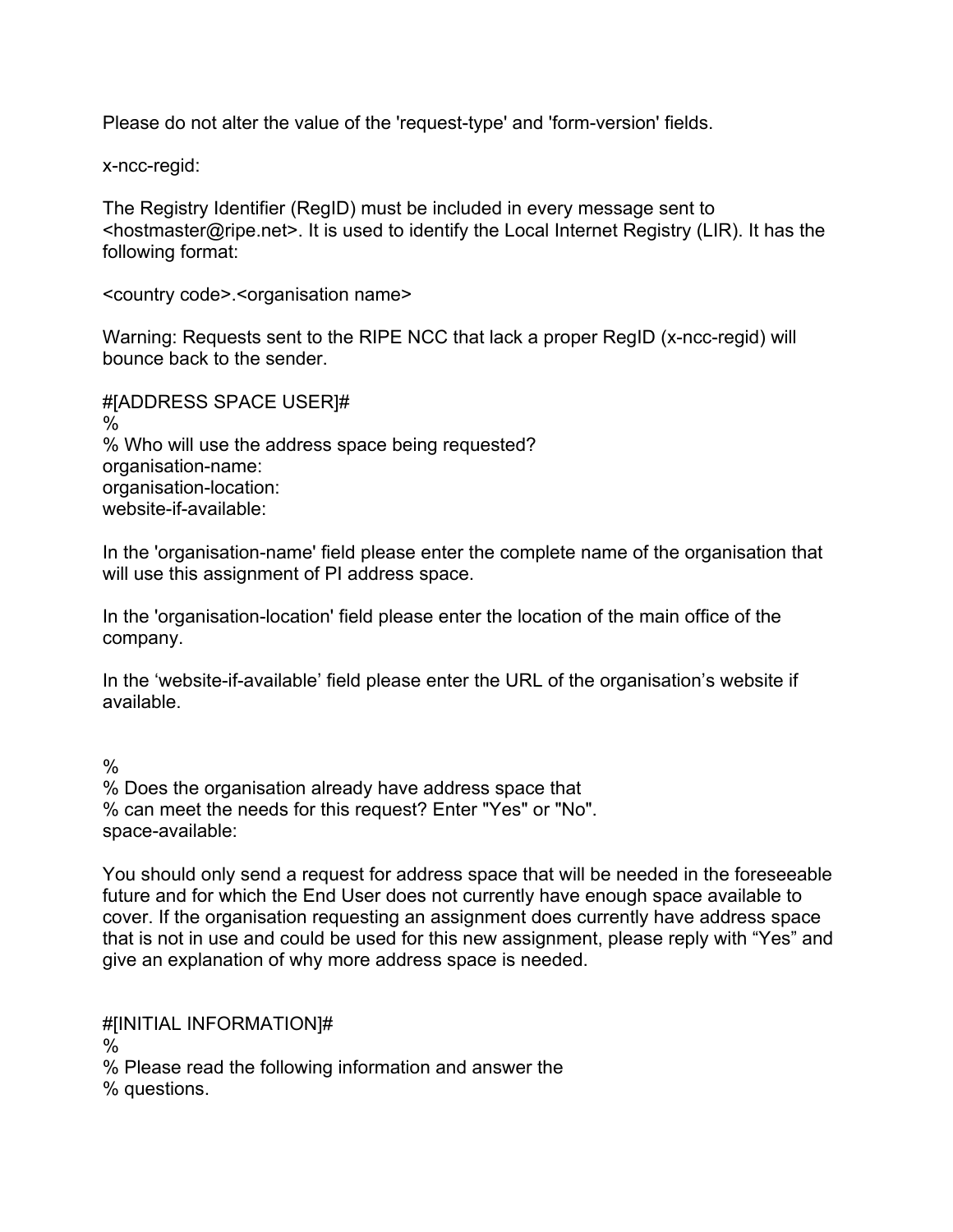%

% 1. Why is PI space required rather than PA space?

%

why-pi:

In order for the RIPE NCC to approve an assignment for PI address space, you must explain why PA space does not fulfil the needs of the End User.

%

% 2. Please check that you are not requesting extra address

% space for routing or administrative reasons. See Section

% 5.2 "Assignment Guidelines" of the RIPE document "IPv4

% Address Allocation and Assignment Policies in the RIPE NCC

% Service Region".

 $\frac{0}{6}$ 

routing-reasons:

Respecting the goal of address space conservation, it is not acceptable to request a larger number of IP addresses than are needed for routing or network administration.

%

% Please confirm whether you have made the End User aware

% of the warning given in the RIPE document "Provider

% Independent vs Provider Aggregatable Address Space",

% Section 3, "Detailed Recommendations".

%

confirmation:

You must ensure that the End User understands that PI address space may be more difficult or expensive to route than PA address space.

Please note that the use of PA address space should always be recommended.

The RIPE NCC needs confirmation that the LIR has passed the warning given in the RIPE document 'Provider Independent vs Provider Aggregatable Address Space' on to their End User and that the End User understands and accepts these conditions.

#[ADDRESSING PLAN]# number-of-subnets: address-space-returned:

In the 'number-of-subnets' field please enter the total number of subnets listed in the plan below.

Please complete the 'address-space-returned' field if the user will be returning address space to another LIR. Please enter the prefixes that will be returned, to which LIR, and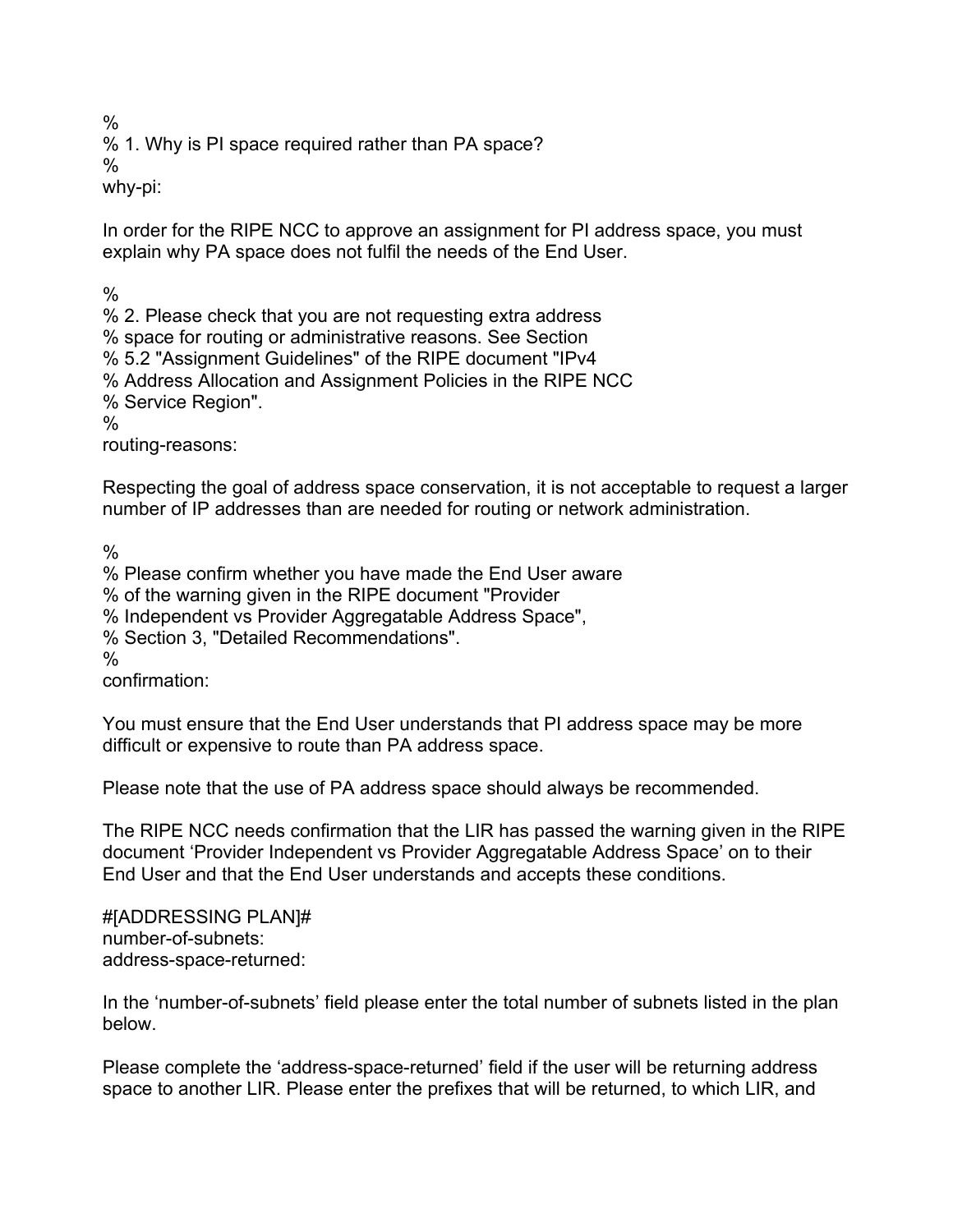when. Include a separate field (address-space-returned:) per prefix. Note that the expected time for renumbering is three months. Use the following syntax for this field:

<x.x.x.x/xx> to <LIR> by <yyyymmdd>

% % Size % in CIDR Immediate 1yr 2yr Purpose subnet: totals:

This table represents each subnet and a usage description of the requested address space. Please repeat the 'subnet' field for all subnets requested. Only include information about public address space. Private address space does not need to be described.

Please specify the number of IP addresses needed using the CIDR (slash) notation. (For example if the network needs a total of 128 IP addresses, indicate this as /25.)

In the 'Size in CIDR' column please enter the CIDR (slash) notation corresponding to the total number of IP addresses needed for that subnet. (Only specify one subnet size, i.e. if the subnet needs a total of six IP addresses indicate this as /29 NOT /30, /31.)

In the 'Immediate', '1yr', and '2yr' columns please enter in CIDR (slash) notation the number of IP addresses needed immediately and the estimated usage for the next two years. Include interfaces used for hosts, routers, gateways, terminal concentrators, and any other machines requiring one or more network interfaces. (Multiple slash notations may be used, i.e. /30, /31.)

In the 'Purpose' column please enter a short description of how the subnet being requested will be used.

In the 'totals' field please enter the total for each column. The amount in the 'Size in CIDR' column total should be the total amount of address space required for this request.

#[EQUIPMENT DESCRIPTION]# % % Please describe the equipment that will be used in the % network. Indicate the function of the equipment and provide % information regarding the way it uses IP address space. equipment-name: manufacturer-name: model-number: other-data:

In the 'equipment-name' field please enter the type of equipment requiring public IP addresses (Router, Switch, ATM, Workstation, etc.) for this request.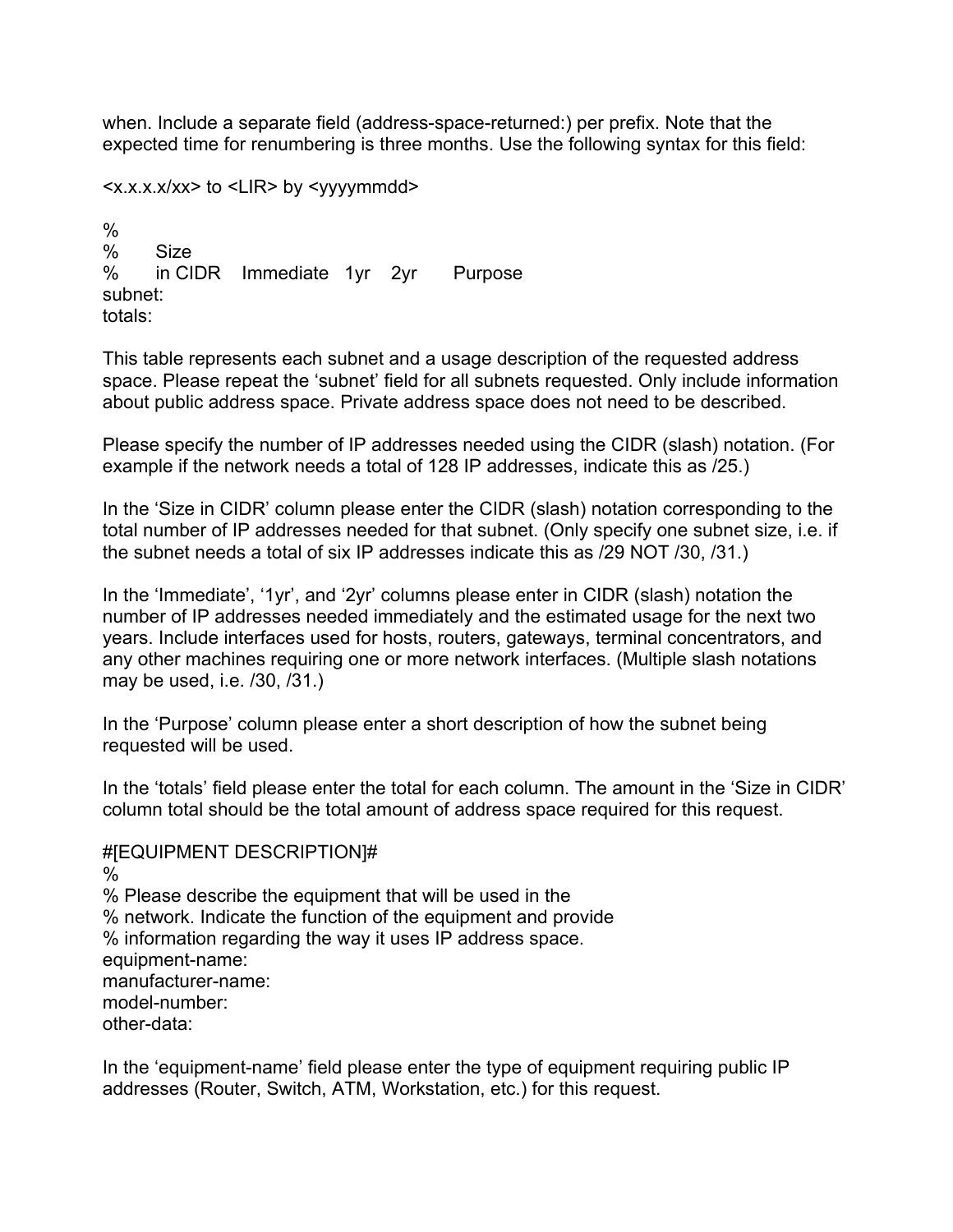In the 'manufacturer-name' field please enter the vendor name for the equipment listed in 'equipment-name'.

In the 'model-number' field please enter the model number for the equipment listed in 'equipment-name'.

In the 'other-data' field please enter any additional information that would clarify how this equipment or model uses IP address space. For example, the number of cards, ports, or network interfaces that the equipment has. If the software being used by the equipment requires multiple IP addresses, you should also describe this here.

Repeat this template (i.e. all four fields) as many times as necessary to describe the equipment relating to the IP address space being requested in the Addressing Plan template. Please leave a blank line between each template.

### #[NETWORK DESCRIPTION]#

%

% If your description does not allow the Hostmaster to

% understand the request you may be asked additional

% questions. Please add any additional information that you

% think may facilitate the evaluation of this request below.

This is free-text space where you can include additional information that you think will be helpful to the RIPE NCC and the Hostmaster evaluating your request. If the Hostmaster requires additional information in order to understand the request, you may be asked more specific questions.

# #[NETWORK DIAGRAM]#

%

% Please enter "Yes" or "No" if you have attached a network % diagram in JPEG or PostScript format to this e-mail % request.

diagram-attached:

The diagram can be sent as a MIME attachment with your e-mail to <hostmaster@ripe.net>. A network diagram (topology map) can be helpful in clarifying the set up of the network and illustrating why the IP addresses being requested are needed.

## #[DATABASE TEMPLATE(S)]#

%

% Please include database template(s) here so that the

% Hostmaster can register the assignment in the RIPE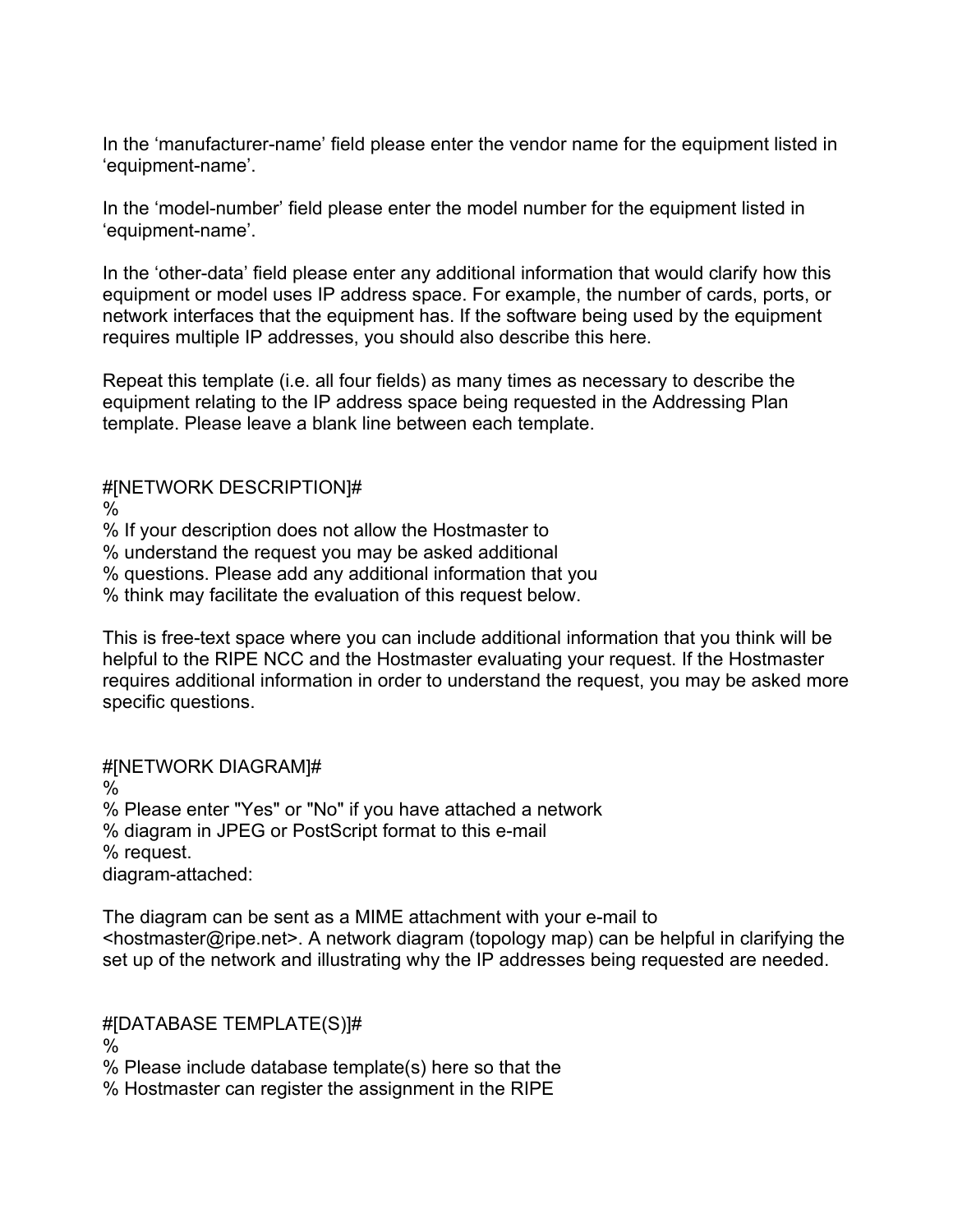% Database. If it is necessary to create a maintainer object % please include that template too.

| inetnum:    |                                               |
|-------------|-----------------------------------------------|
| netname:    | *specify a netname here*                      |
| descr:      | *specify the name of the organisation*        |
| country:    | *specify the country code*                    |
| admin-c:    | *insert nic-handle of administrative contact* |
| $tech-c$ :  | *insert nic-handle of technical contact*      |
| status:     | <b>ASSIGNED PI</b>                            |
| $mnt-by$ :  | *specify mntner name here*                    |
| mnt-by:     | RIPE-NCC-HM-PI-MNT                            |
| mnt-lower:  | RIPE-NCC-HM-PI-MNT                            |
| mnt-routes: | *specify mntner name here*                    |
| changed:    | hostmaster@ripe.net                           |
| source:     | <b>RIPE</b>                                   |

The "inetnum:" attribute (the IPv4 network range) should be left blank. It will be chosen by the RIPE NCC from the available IPv4 address space allocated to it by the Internet Assigned Numbers Authority (IANA).

The "netname" should be a concise, descriptive name for the network and should reflect the organisation name of the address space user. Valid characters are letters, numbers and dash.

The first "descr:" attribute should be completed with the name of the organisation that will use the address space.

The "country:" attribute describes the country or countries the network will operate in. If the network is multi-national a "#" can be used to allow multiple ISO country codes to be listed using a single "country:" attribute.

For example: country: NL # ES IT

The "admin-c:" attribute contains the nic-hdl for the administrative contact person. This person should be administratively responsible for the network. A **role** object nic-hdl can also be used in this attribute.

The "tech-c:" attribute contains the nic-hdl for the technical contact person. This person should have technical knowledge of the network and will preferably be working on-site. A **role** object nic-hdl can also be used in this attribute.

The "status:" attribute must be ASSIGNED PI.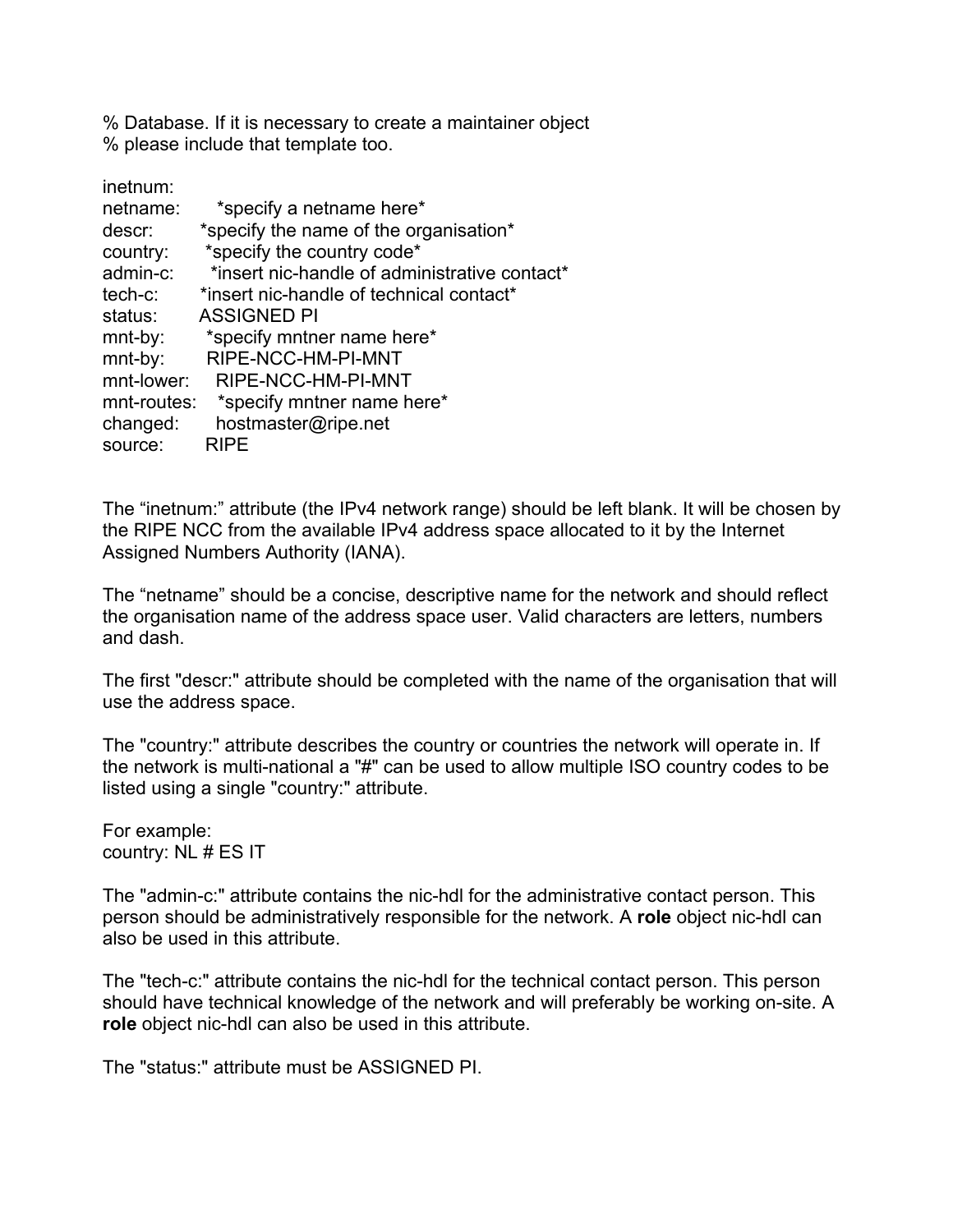The first "mnt-by:" attribute must be RIPE-NCC-PI-MNT. The second "mnt-by:" attribute must include either the LIR's or End User's maintainer.

The "mnt-lower:" attribute must be RIPE-NCC-PI-MNT.

The "mnt-routes:" attribute provides hierarchical authentication. It authenticates the creation of **route** objects that use this address range in the "route:" attribute. The LIR's or End User's maintainer must be referenced here.

The "changed:" attribute must be hostmaster@ripe.net.

The "source:" attribute must be RIPE.

If the maintainer referenced does not exist in the RIPE Database please include the **mntner** template below the **inetnum** template. Please leave a blank line between the templates.

#[END OF REQUEST]#

Please insert your signature in plain text (with your full name) after the above header. The Robot will not process any information included here.

**Examples** 

#[GENERAL INFORMATION]# request-type: pi-ipv4 form-version: 1.0 x-ncc-regid: nn.santa

#[ADDRESS SPACE USER]# % % Who will use the address space being requested? organisation-name: Ruritania Banking Interchange organisation-location: Ruritania, Northern Nowhere website-if-available: No

 $\frac{0}{0}$ 

% Does the organisation already have address space that % can meet the needs for this request? Enter "Yes" or "No". space-available: No

#[INITIAL INFORMATION]#

%

% Please read the following information and answer the % questions.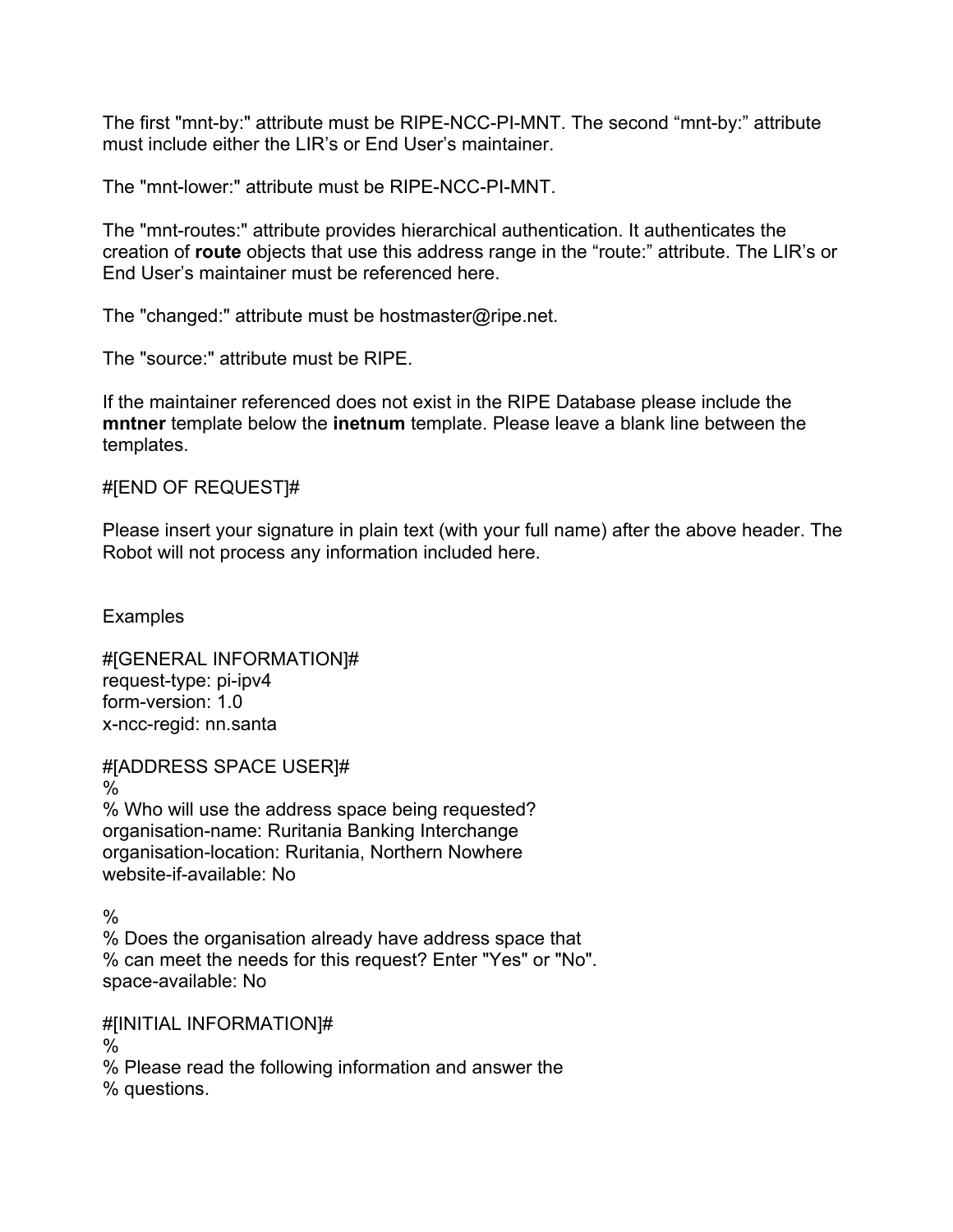%

% 1. Why is PI space required rather than PA space?

%

why-pi: This space will be used to connect the private networks of all the banks operating in Ruritania. It will allow them to introduce electronic settlement services. It will not be routed on the Internet so PA will not be used.

%

% 2. Please check that you are not requesting extra address

% space for routing or administrative reasons. See Section

% 5.2 "Assignment Guidelines" of the RIPE document "IPv4

% Address Allocation and Assignment Policies in the RIPE NCC

% Service Region".

%

routing-reasons: No, we do not require extra space for routing or administrative reasons.

 $\frac{0}{0}$ 

% Please confirm whether you have made the End User aware

% of the warning given in the RIPE document "Provider

% Independent vs Provider Aggregatable Address Space",

% Section 3, "Detailed Recommendations".

%

confirmation: I confirm this.

 $\frac{0}{6}$ 

% You are required to confirm that the points mentioned

% above have been read and understood and that the

% organisation requesting the PI address space is fully

% aware of the disadvantages of PI address space.

 $\frac{0}{0}$ 

#[ADDRESSING PLAN]# number-of-subnets: 2 address-space-returned: None

| $\%$          |         |           |               |               |                           |
|---------------|---------|-----------|---------------|---------------|---------------------------|
| $\frac{0}{0}$ | Size    |           |               |               |                           |
| $\%$          | in CIDR | Immediate | 1vr           | 2vr           | Purpose                   |
| subnet: /24   |         | /25       | /24           | /24           | <b>PTP</b> links          |
| subnet: /24   |         | /26       | /25           | /25./26       | <b>Settlement Servers</b> |
| totals:       | /23     | /25/26    | $/24$ , $/25$ | /24, /25, /26 |                           |

## #[EQUIPMENT DESCRIPTION]#

 $\%$ 

% Please describe the equipment that will be used in the

% network. Indicate the function of the equipment and provide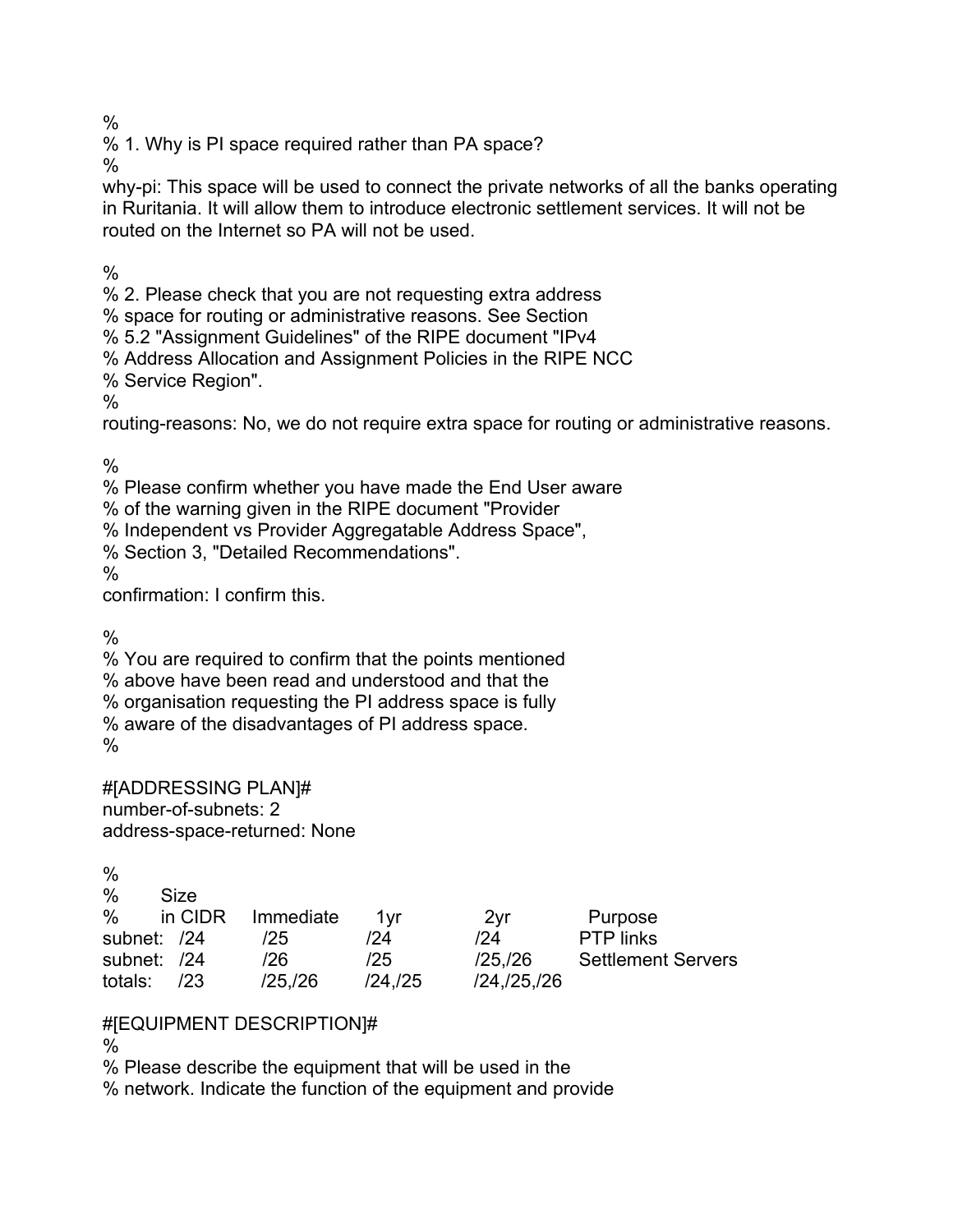% information regarding the way it uses IP address space. equipment-name: Switch manufacturer-name: Cisco model-number: Catalyst 5500 other-data: 64 Ports

equipment-name: Servers manufacturer-name: Sun model-number: Fire 6800 other-data: Each has three NICs

#[NETWORK DESCRIPTION]# %

% If your description does not allow the Hostmaster to % understand the request you may be asked additional % questions. Please add any additional information that you % think may facilitate the evaluation of this request below.

The servers are owned and managed by us but sit in the banks' own networks. They have a NIC connecting to the exchange network, a NIC connecting to the bank network and a NIC connecting to our own private (RFC1918) management network.

The Ruritania Banking Interchange currently has over 40 members. 15 membership applications are currently in process and ten more members are expected to join within one year.

#[NETWORK DIAGRAM]#

%

% Please enter "Yes" or "No" if you have attached a network

% diagram in JPEG or PostScript format to this e-mail

% request.

diagram-attached: No

#[DATABASE TEMPLATE(S)]#

%

% Please include database template(s) here so that the

% Hostmaster can register the assignment in the RIPE

% Database. If it is necessary to create a maintainer object

% please include that template too.

inetnum:

netname: NN-RBI descr: Ruritania Banking Interchange country: NN admin-c: HOHO15-RIPE tech-c: HOHO15-RIPE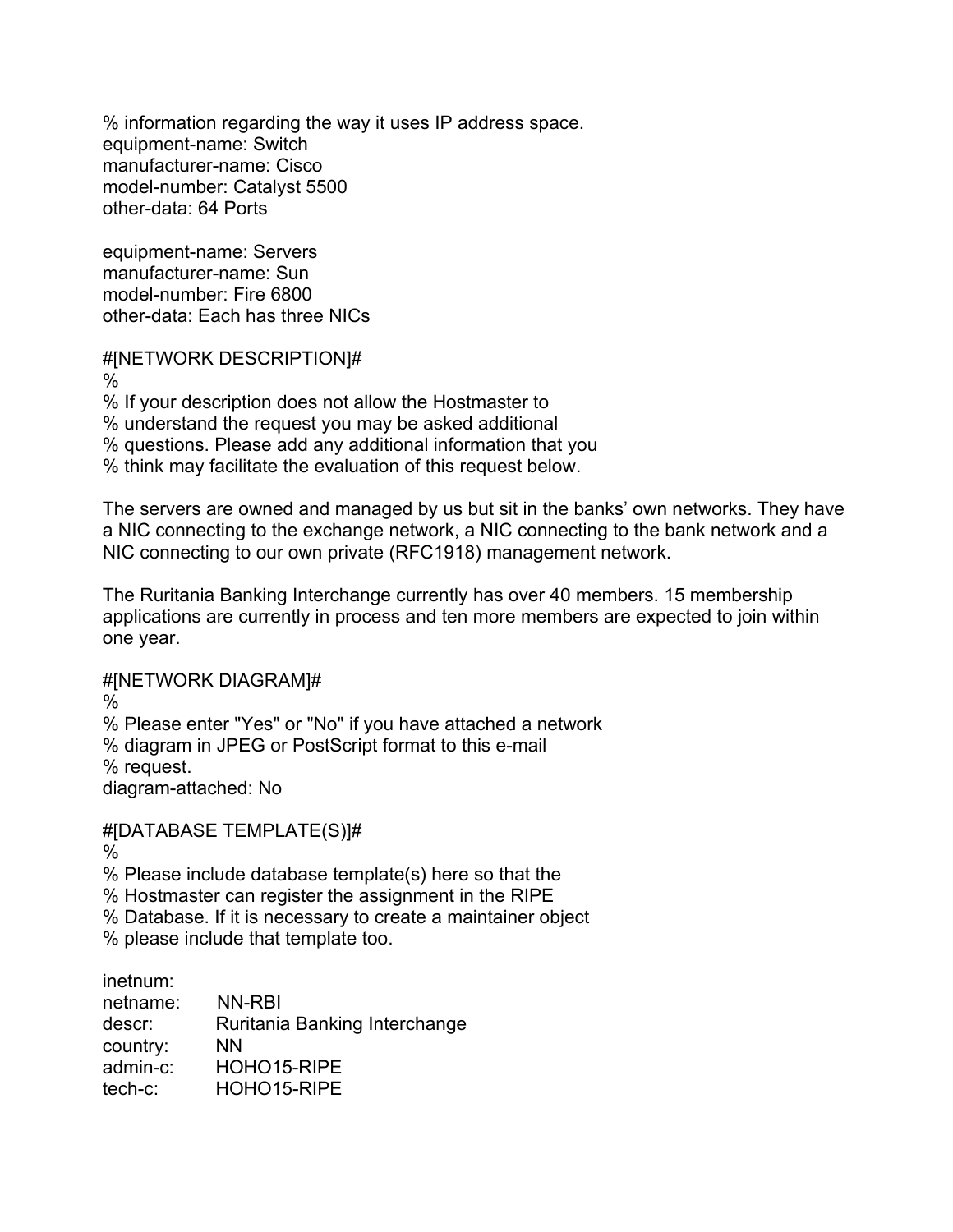status: ASSIGNED PI mnt-by: SANTA-MNT mnt-by: RIPE-NCC-HM-PI-MNT mnt-lower: RIPE-NCC-HM-PI-MNT mnt-routes: SANTA-MNT changed: hostmaster@ripe.net source: RIPE

#[END of REQUEST]#

Best Regards, Santa Claus

Network Administrator Santa's Workshop Inc.

#[GENERAL INFORMATION]# request-type: pi-ipv4 form-version: 1.0 x-ncc-regid: nn.santa

#[ADDRESS SPACE USER]#

% % Who will use the address space being requested? organisation-name: Polar Internet Exchange organisation-location: Polar City, Northern Nowhere website-if-available: www.pie.nn

 $\frac{0}{0}$ 

% Does the organisation already have address space that % can meet the needs for this request? Enter "Yes" or "No". space-available: No

#[INITIAL INFORMATION]#

%

% Please read the following information and answer the

% questions.

 $\frac{0}{0}$ 

% 1. Why is PI space required rather than PA space?

 $\%$ 

why-pi: Polar Internet Exchange is an internet exchange with 50 members and cannot use PA space from members connecting to it.

 $\frac{0}{0}$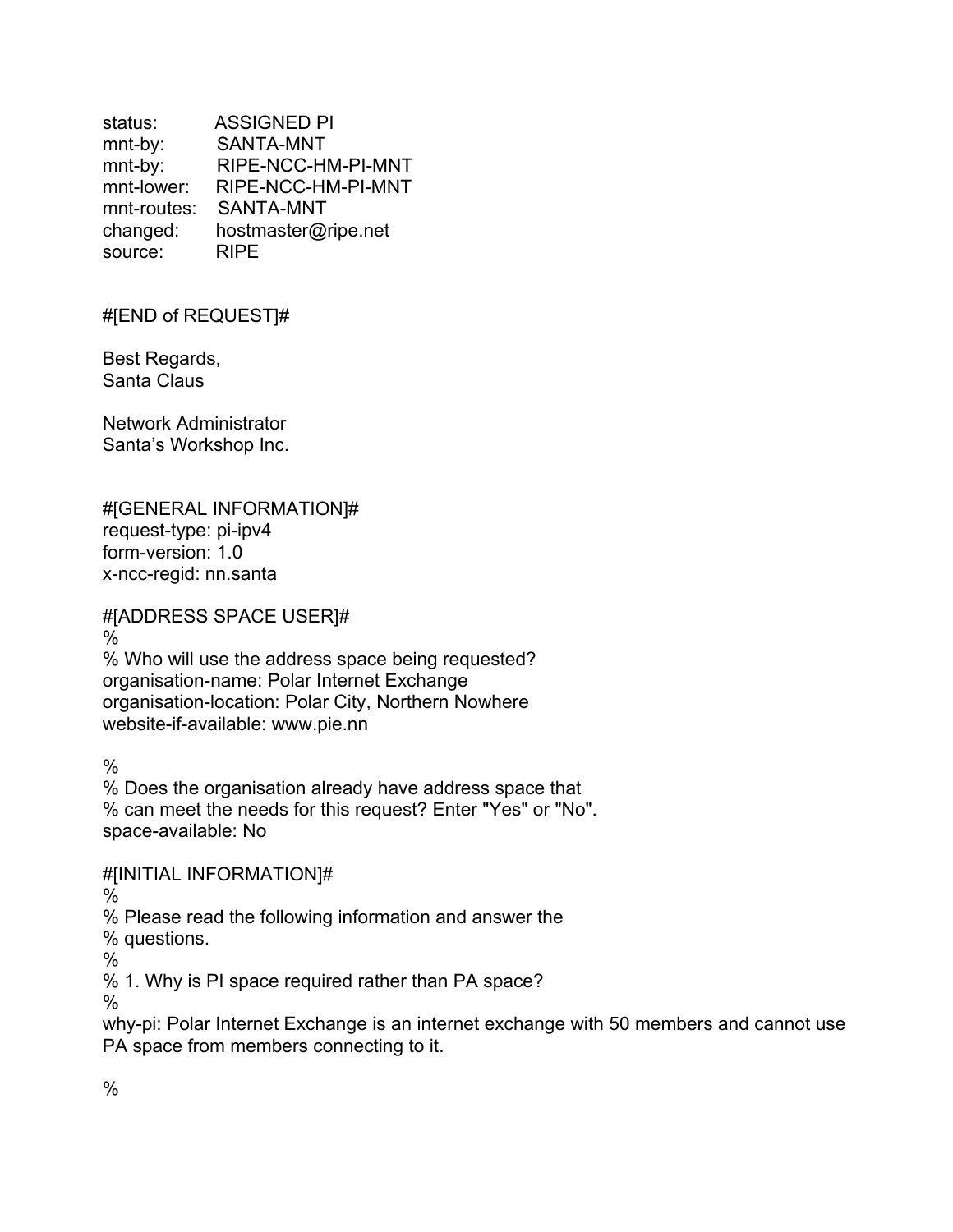% 2. Please check that you are not requesting extra address

% space for routing or administrative reasons. See Section

% 5.2 "Assignment Guidelines" of the RIPE document "IPv4

% Address Allocation and Assignment Policies in the RIPE NCC

% Service Region".

 $\frac{0}{0}$ 

routing-reasons: No extra address space is requested for routing or administration.

%

% Please confirm whether you have made the End User aware

% of the warning given in the RIPE document "Provider

% Independent vs Provider Aggregatable Address Space",

% Section 3, "Detailed Recommendations".

%

confirmation: We confirm that Polar Internet Exchange is aware of the warning given.

 $\frac{0}{0}$ 

% You are required to confirm that the points mentioned

% above have been read and understood and that the

% organisation requesting the PI address space is fully

% aware of the disadvantages of PI address space.

%

#[ADDRESSING PLAN]# number-of-subnets: 1 address-space-returned: No

| %           |         |           |         |     |                             |
|-------------|---------|-----------|---------|-----|-----------------------------|
| $\%$        | Size    |           |         |     |                             |
| $\%$        | in CIDR | Immediate | 1vr     | 2vr | Purpose                     |
| subnet: /24 |         | /25       | /25,/26 | /24 | <b>Network Peering Mesh</b> |
| totals:     | 124     | /25       | /25./26 | /24 |                             |

#[EQUIPMENT DESCRIPTION]#

%

% Please describe the equipment that will be used in the % network. Indicate the function of the equipment and provide % information regarding the way it uses IP address space. equipment-name: Blackdiamond inferno manufacturer-name: Extreme networks model-number: 6800 other-data:

equipment-name: Bigiron manufacturer-name: Foundry model-number: 15000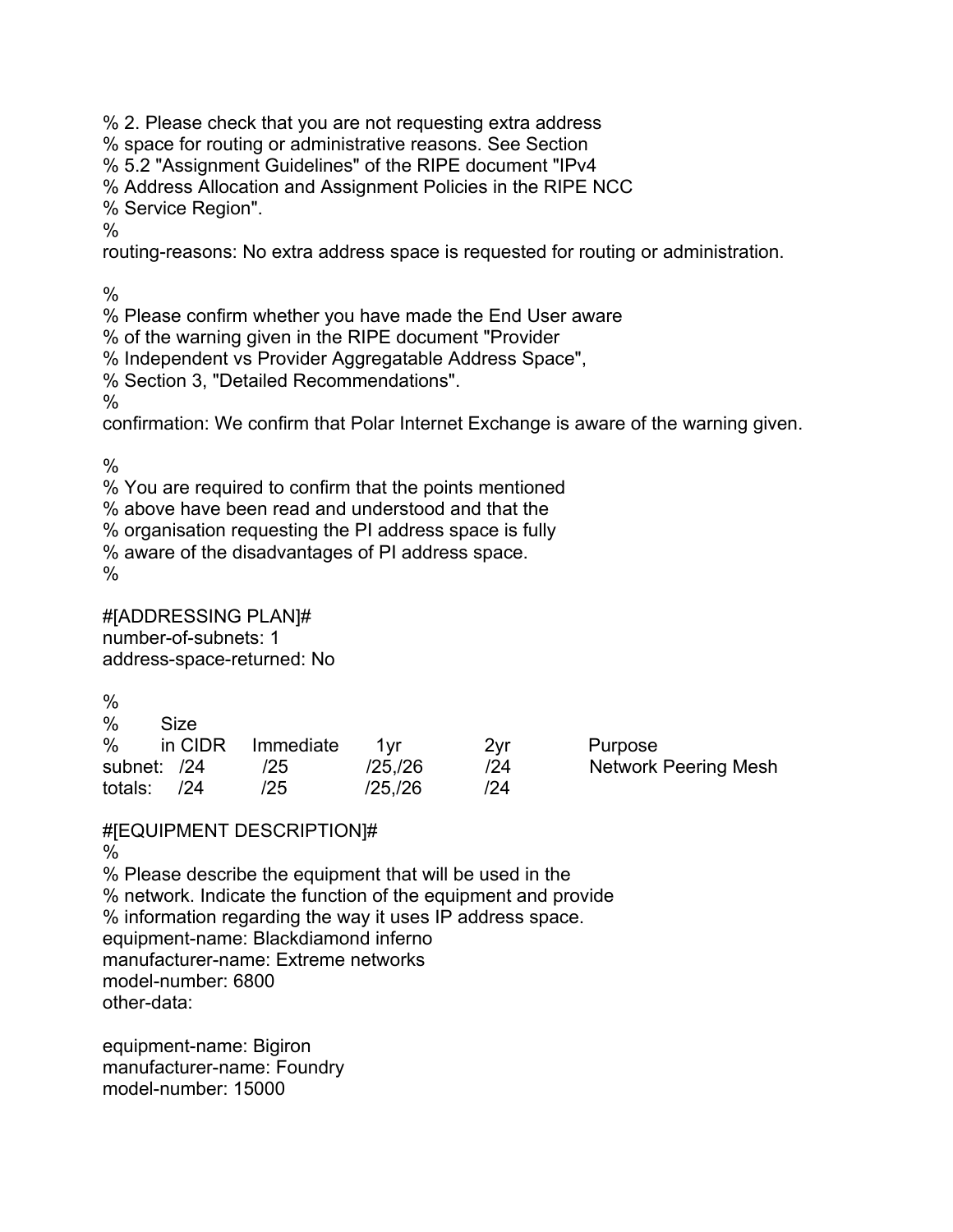other-data:

#[NETWORK DESCRIPTION]#

 $\frac{0}{0}$ 

% If your description does not allow the Hostmaster to

% understand the request you may be asked additional

% questions. Please add any additional information that you

% think may facilitate the evaluation of this request below.

Initially there will be 50 members, we expect membership to increase significantly each year. All members must take a port on each vendor independent peering LAN.

#[NETWORK DIAGRAM]#

 $\%$ % Please enter "Yes" or "No" if you have attached a network % diagram in JPEG or PostScript format to this e-mail % request. diagram-attached: No

#[DATABASE TEMPLATE(S)]#

%

% Please include database template(s) here so that the

% Hostmaster can register the assignment in the RIPE

% Database. If it is necessary to create a maintainer object

% please include that template too.

inetnum:

| netname:    | PIE-IX                         |
|-------------|--------------------------------|
| descr:      | <b>Polar Internet Exchange</b> |
| country:    | ΝN                             |
| admin-c:    | HOHO15-RIPE                    |
| $tech-c$ :  | HOHO15-RIPE                    |
| status:     | <b>ASSIGNED PI</b>             |
| mnt-by:     | SANTA-MNT                      |
| mnt-by:     | RIPE-NCC-HM-PI-MNT             |
| mnt-lower:  | RIPE-NCC-HM-PI-MNT             |
| mnt-routes: | SANTA-MNT                      |
| changed:    | hostmaster@ripe.net            |
| source:     | RIPE                           |

#[END of REQUEST]#

Best Regards, Santa Claus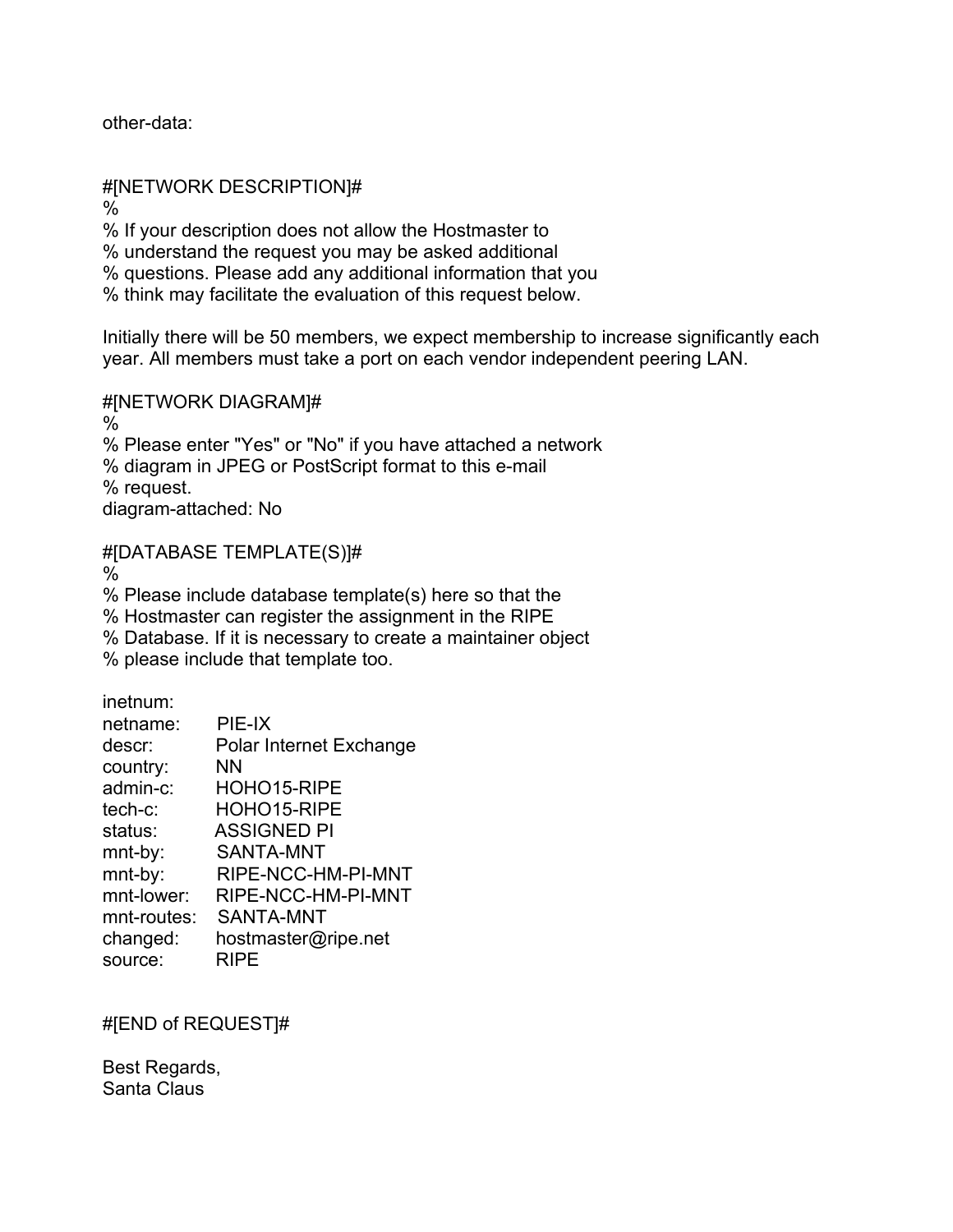Network Administrator Santa's Workshop Inc.

#[GENERAL INFORMATION]# request-type: pi-ipv4 form-version: 1.0 x-ncc-regid: nn.santa

#[ADDRESS SPACE USER]#

%

% Who will use the address space being requested? organisation-name: Black Elves Intelligence organisation-location: Polarcity, Northern Nowhere website-if-available: www.bei.nn

 $\frac{0}{0}$ 

% Does the organisation already have address space that % can meet the needs for this request? Enter "Yes" or "No". space-available: No

#[INITIAL INFORMATION]#

%

% Please read the following information and answer the

% questions.

%

% 1. Why is PI space required rather than PA space?

%

why-pi: Black Elves Intelligence is a governmental organisation that cannot have dependence on a commercial organisation – this would be seen as bias towards a particular company. Also security reasons means independence is required.

%

% 2. Please check that you are not requesting extra address

% space for routing or administrative reasons. See Section

% 5.2 "Assignment Guidelines" of the RIPE document "IPv4

% Address Allocation and Assignment Policies in the RIPE NCC

% Service Region".

 $\frac{0}{0}$ 

routing-reasons: No extra space is requested for these purposes.

 $\frac{0}{0}$ 

% Please confirm whether you have made the End User aware

% of the warning given in the RIPE document "Provider

% Independent vs Provider Aggregatable Address Space",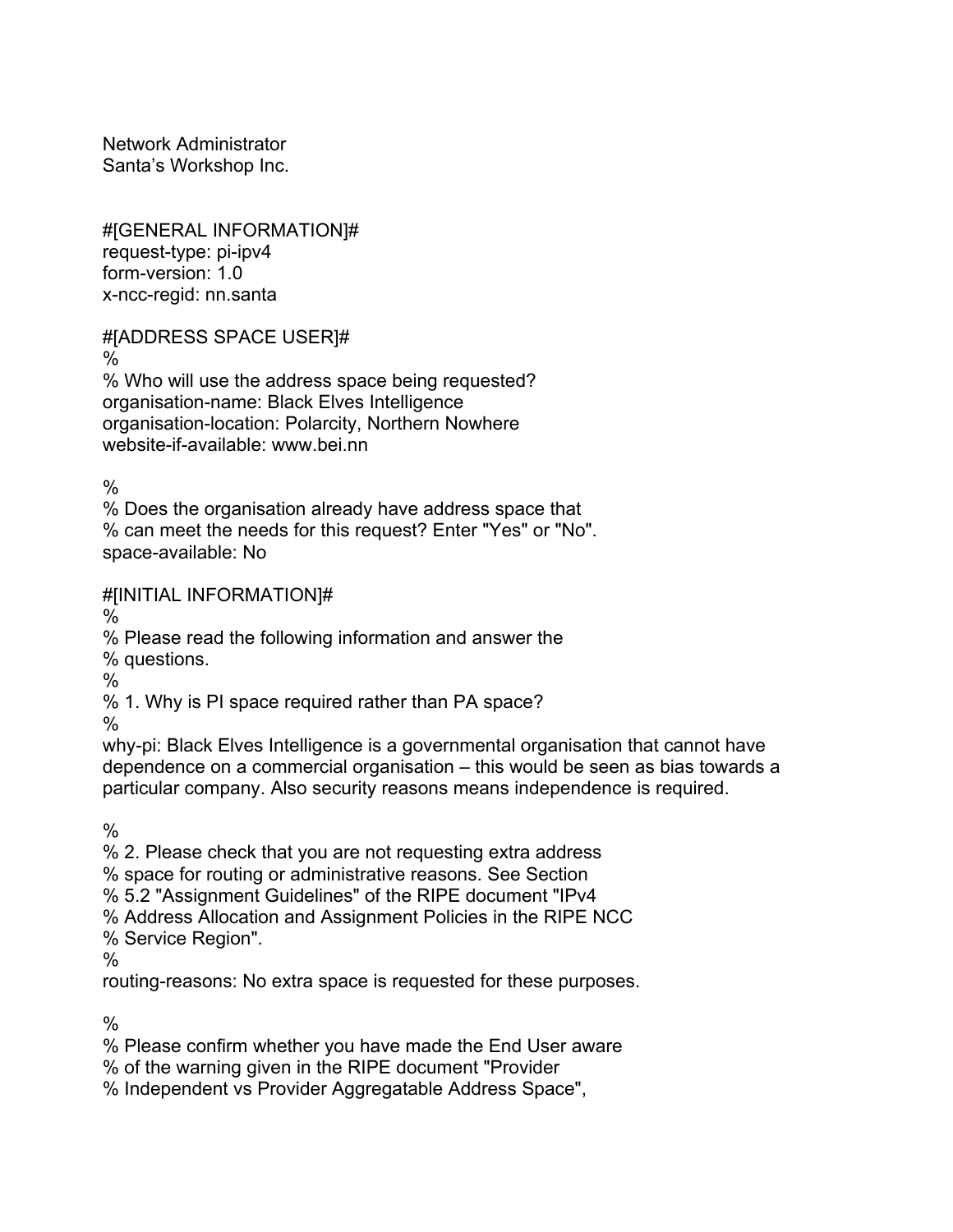% Section 3, "Detailed Recommendations".

confirmation: The End User is aware of this warning.

 $\frac{0}{6}$ 

%

% You are required to confirm that the points mentioned % above have been read and understood and that the % organisation requesting the PI address space is fully % aware of the disadvantages of PI address space.  $\frac{0}{0}$ 

#[ADDRESSING PLAN]# number-of-subnets: 1 address-space-returned: No

| $\frac{0}{0}$           |         |                       |     |            |
|-------------------------|---------|-----------------------|-----|------------|
| $\%$<br>Size            |         |                       |     |            |
| % in CIDR Immediate 1yr |         |                       | 2vr | Purpose    |
| subnet: /21             | /22,/23 | $/22$ , $/23$ , $/24$ | 121 | <b>VPN</b> |
| totals: $/21$           | /22,/23 | /22, /23, /24         | 121 |            |

## #[EQUIPMENT DESCRIPTION]#

%

% Please describe the equipment that will be used in the % network. Indicate the function of the equipment and provide % information regarding the way it uses IP address space. equipment-name: VPN Concentrator manufacturer-name: Cisco model-number: 3000 other-data: 10 units on order at the moment, 5 more planned

equipment-name: VPN Hardware Client manufacturer-name: Cisco model-number: 3002 other-data: 1500 on order, 600 more planned

#[NETWORK DESCRIPTION]# %

% If your description does not allow the Hostmaster to

% understand the request you may be asked additional

% questions. Please add any additional information that you

% think may facilitate the evaluation of this request below.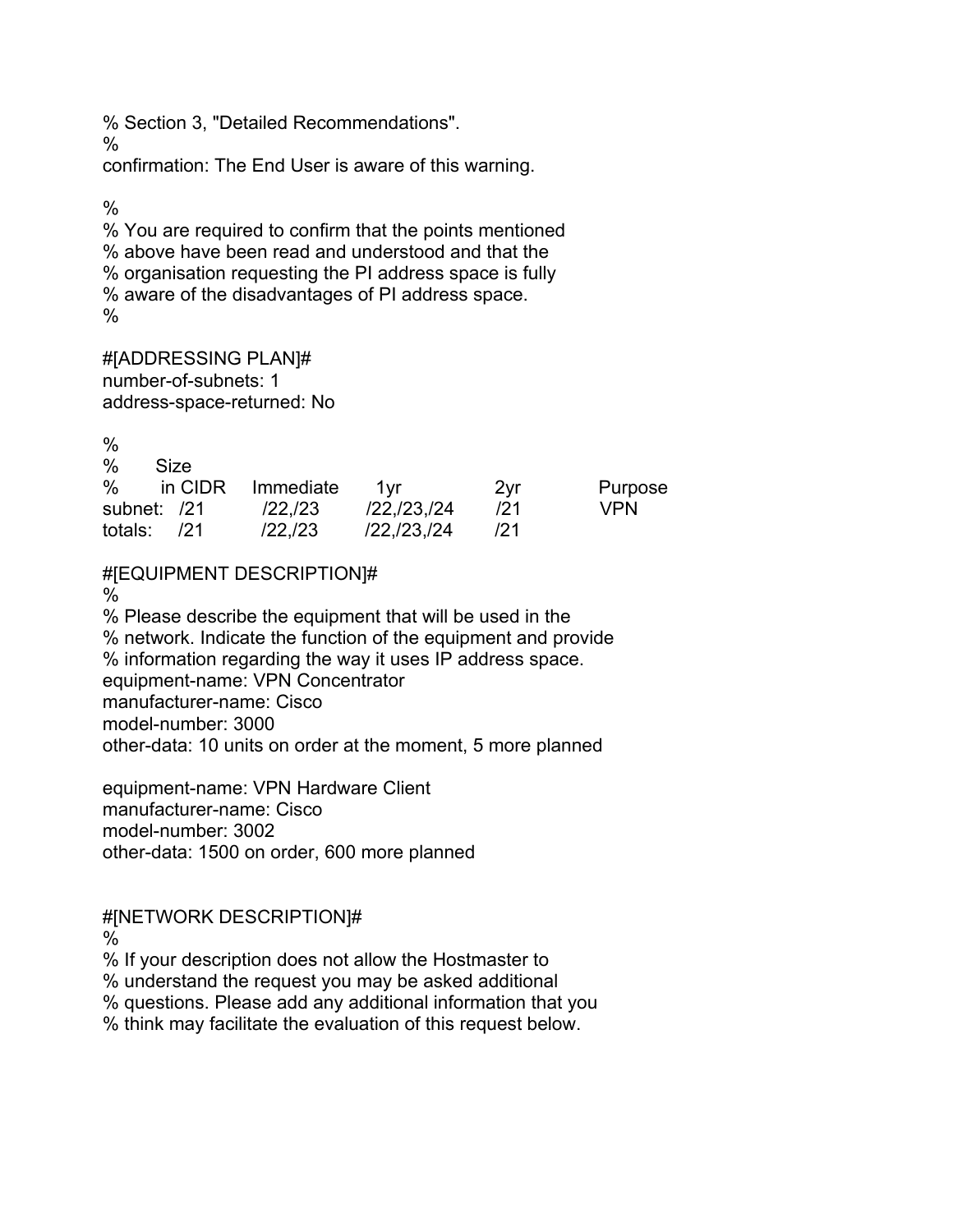Black Elves Intelligence use one static IP address per client (currently 1500 clients, 600 more expected within two years). This will allow access control, monitoring and audit ability as recommended by the Black Elves Intelligence legal department.

#### #[NETWORK DIAGRAM]#

% % Please enter "Yes" or "No" if you have attached a network % diagram in JPEG or PostScript format to this e-mail % request. diagram-attached: No

#### #[DATABASE TEMPLATE(S)]#

%

% Please include database template(s) here so that the

% Hostmaster can register the assignment in the RIPE

% Database. If it is necessary to create a maintainer object

% please include that template too.

inetnum:

| netname:    | <b>BLACK-ELVES-VPN</b>          |
|-------------|---------------------------------|
| descr:      | <b>Black Elves Intelligence</b> |
| country:    | <b>NN</b>                       |
| admin-c:    | HOHO15-RIPE                     |
| tech-c:     | HOHO15-RIPE                     |
| status:     | <b>ASSIGNED PI</b>              |
| mnt-by:     | <b>SANTA-MNT</b>                |
| mnt-by:     | RIPE-NCC-HM-PI-MNT              |
| mnt-lower:  | RIPE-NCC-HM-PI-MNT              |
| mnt-routes: | SANTA-MNT                       |
| changed:    | hostmaster@ripe.net             |
| source:     | <b>RIPE</b>                     |

#[END of REQUEST]#

Best Regards, Santa Claus

Network Administrator Santa's Workshop Inc.

#### References

IPv4 Address Allocation and Assignment Policies in the RIPE NCC Service Region http://www.ripe.net/ripe/docs/ipv4-policies.html